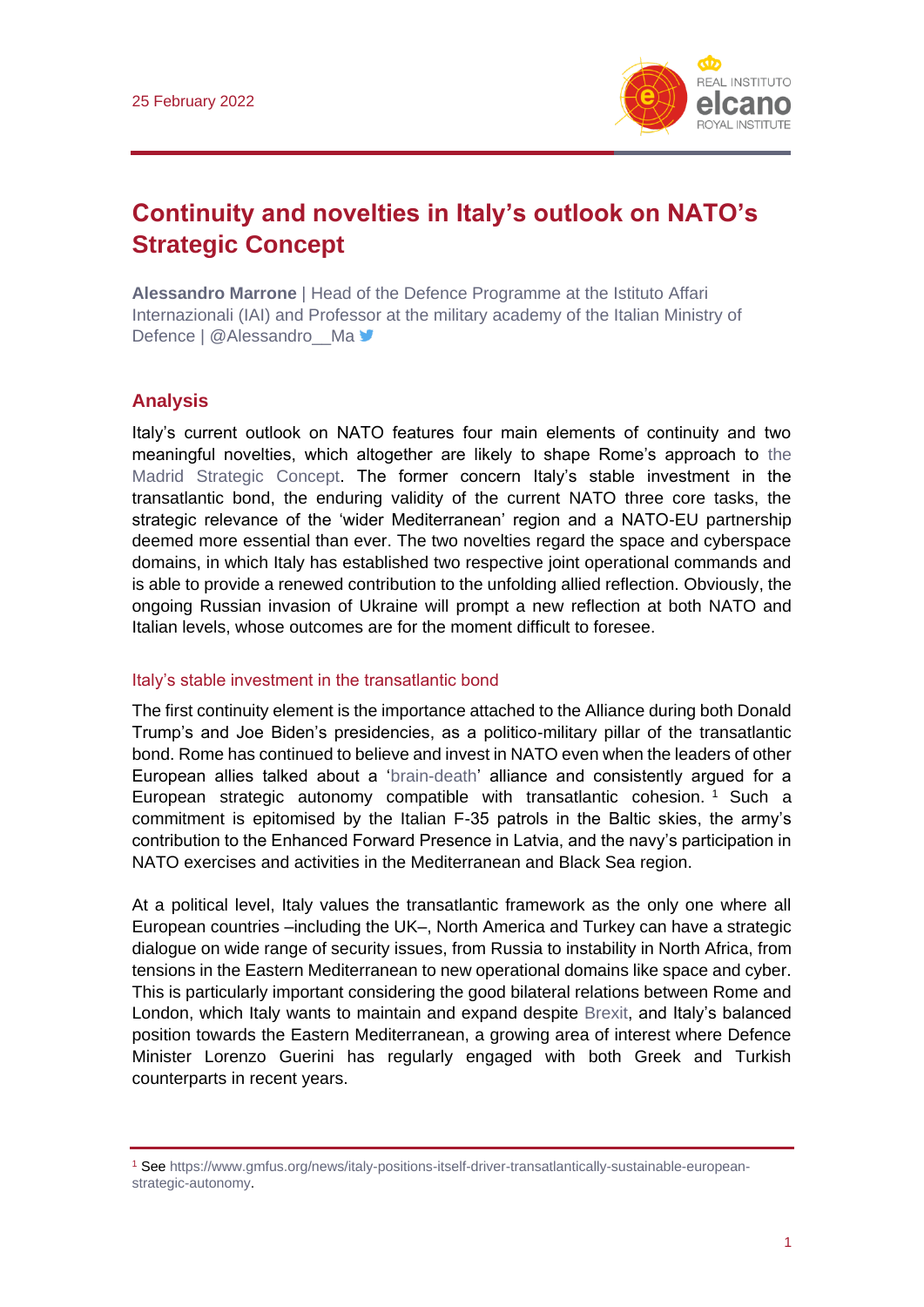### The enduring validity of NATO's current three core tasks

The second continuity element of Italy's approach concerns the value of the three core tasks laid down in the 2010 Strategic Concept. Rome supports the drawing up a new document taking into account the current and foreseeable international security environment, marked by the return of great power competition and NATO's recognition of two new operational domains, as well as by the development of EU defence initiatives beneficial for the European pillar of the alliance. Many novelties have to be discussed and agreed. Yet NATO has succeeded throughout its long history by means of evolutionary, rather than revolutionary, adaptation. In this context, the basics of article 5 are obviously relevant, as are, for different reasons, the three decade-long NATO efforts on out-of-area operations and cooperative security.

From an Italian perspective, the operations run by NATO in Kosovo, Iraq and the [Mediterranean Sea](https://www.realinstitutoelcano.org/en/analyses/emerging-security-challenges-in-natos-southern-neighbourhood/) present various degrees of challenges and are all important for the security and stability of the Euro-Atlantic area. The Alliance should make sure they succeed and be ready to undertake new missions if, when and where the allies decide to respond to security threats and challenges by using that instrument. Obviously, the dramatic Western retreat from Afghanistan –which involved not only NATO but also the EU, UN and the international community and left the country to the Taliban following the US decision to disengage at whatever cost– casts a dark shadow on any future crisis management or stability operation to be undertaken by the West. It is therefore important to learn the lessons from the two-decade long military operations in Afghanistan in order not to repeat the same mistakes –first and foremost in Iraq but also in any eventual future NATO missions–. Italy will assume command of the NATO Training Mission in Iraq from May 2022 by demonstrating its concrete politico-military commitment on the security and stability of the Middle East as well as its investment in NATO as tool for Western crisis management.

When it comes to cooperative security, in the Italian perspective the three baskets of enlargement, partnership, and arms control and non-proliferation are as relevant as ever for the Euro-Atlantic area, but they have to be tailored to the current security environment.

First, the integration of the Western Balkans in both the NATO and EU frameworks remains a key element for the stability and security of the alliance itself, also in light of the aggressive penetration of both Russia and China in South-Eastern Europe. This is an enduring national interest for Italy considering its geography, history and multi-faceted relations with the region.

Secondly, the NATO partnerships have been underdeveloped and under-resourced over the past decade, although they remain an important basis and entail a great potential for both the Southern and Eastern flanks, as well as for the links with like-minded countries in the Indo-Pacific. Italy will continue to insist on promoting partnerships with countries in North Africa and the Middle East, whose security and stability is intertwined not only with those of NATO's Mediterranean members but with the entire Euro-Atlantic area, also as regards the terrorist threat. Progress should be made both at the [bilateral level](https://www.realinstitutoelcano.org/en/analyses/the-mediterranean-region-and-international-terrorism-a-new-framework-for-cooperation/)  [and through the Mediterranean Dialogue](https://www.realinstitutoelcano.org/en/analyses/the-mediterranean-region-and-international-terrorism-a-new-framework-for-cooperation/) and the Istanbul Cooperation Initiative.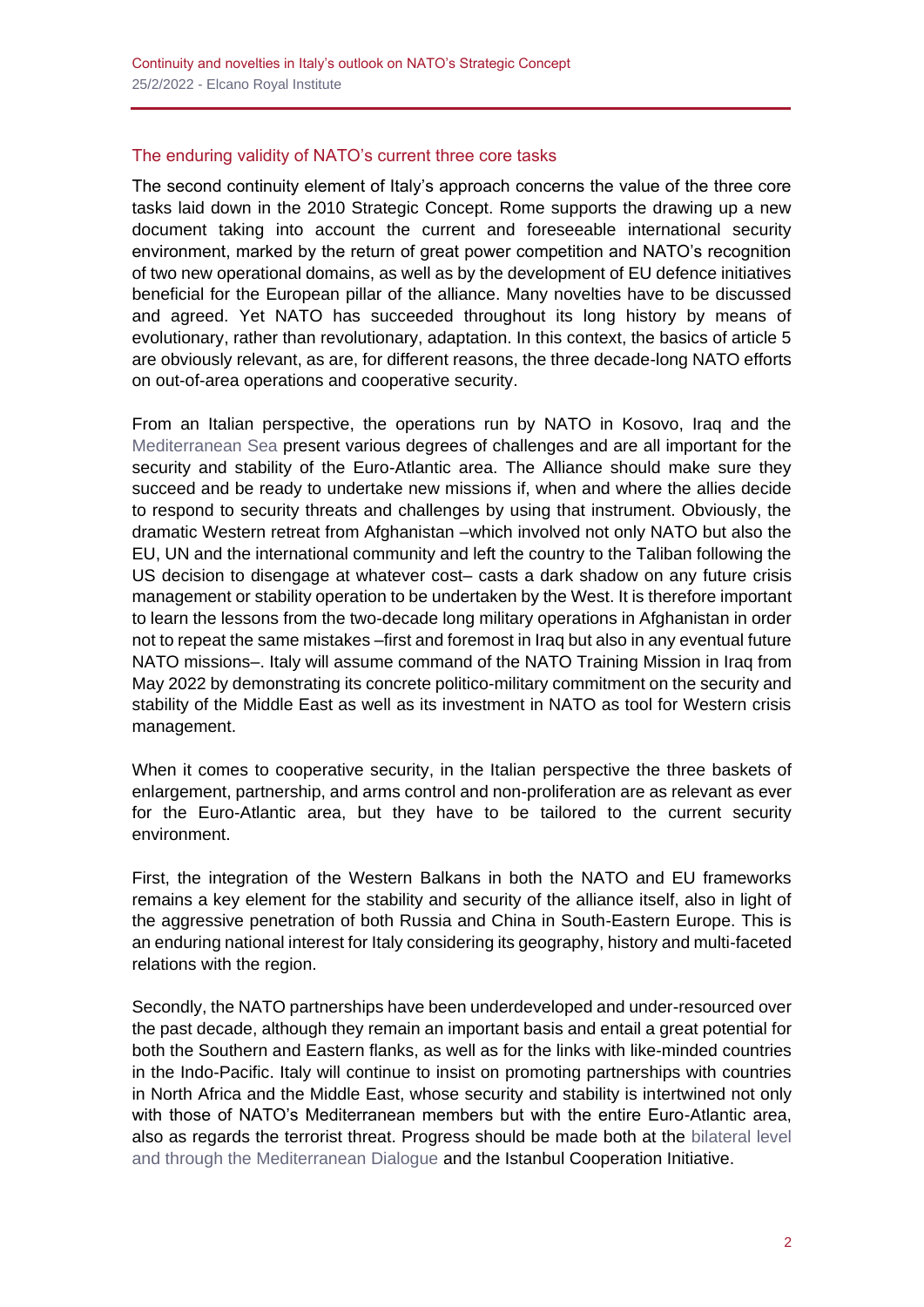Third, the past has decade witnessed the demise of non-proliferation and arms control regimes, notably the Intermediate range Nuclear Force (INF) treaty, which leaves a tremendous vacuum for Europe's strategic stability. The New START deal between Washington and Moscow is a necessary but insufficient condition to fill that vacuum. NATO has traditionally played a facilitating role on this issue, and should continue to do so with renewed and greater efforts. Being part of NATO's nuclear-sharing agreements, host to the US tactical nuclear weapon and with dual-capable aircraft –the F-35–, Italy can and should bring added value to arms control and non proliferation efforts by leveraging on its long-standing diplomatic track record in NATO, the EU and other forums.<sup>2</sup>

### The strategic relevance of the 'wider Mediterranean' region

Over the past decade Italy has consistently developed and applied the geopolitical concept of the 'wider Mediterranean', an area including not only the Mediterranean Sea's littoral states but the whole Maghreb, Sahel, Horn of Africa and Middle East up to the Black Sea and the Caucasus. It is a variegated regional security complex, whose subregions are closely interlinked in demographic, economic, energy, religious, political, diplomatic and security terms. Since 2011 the wider Mediterranean has turned out to be an arch of instability for NATO members, as well as a central arena for competition with Russia and China.

The Allies themselves bear part of the responsibility for the instability on their southern flank, primarily with regards to the way they contributed to the collapse of the Libyan regime in 2011 without adequately and collectively committing to the subsequent stabilisation of Libya. This is the most acute example of a broader trend. Indeed, the US military disengagement from North Africa and the Middle East left a vacuum and deprived the region of an off-shore balancer. At the same time, the rest of NATO allies split by pursuing national and often diverging agendas in the wider Mediterranean, as France and Turkey did in Libya and the Eastern Med. The division within the Western camp in turn facilitated an impressive increase of the Russian presence and of Chinese influence in a region historically bound to Western Europe more than to Asia.

Italy's geography and national interests place the country at the centre of the wider Mediterranean region as well at the forefront of its security and stability challenges, from maritime insecurity to illegal smuggling of migrants, and from international terrorism to regional tensions. But these challenges do not impact Italy alone. Tensions between allies concern the Alliance as a whole, which was established to maintain peace *in* the West as well as the peace *of* the West vis-à-vis the threat of Moscow. International terrorism does not recognise boundaries, as dramatically experienced by Europe particularly in 2015-16, and it has been consistently recognised as a major threat by both NATO and its allies since 2001. Energy security is part of a broader Alliance priority on resilience. Smuggling of migrants can be used as tool to exert pressure at the politicodiplomatic-military level, as recently witnessed on NATO's Eastern flank. Rome will likely

 $2$  For an updated synthesis of the nuclear policy of Italy and other European countries see [https://www.swp](https://www.swp-berlin.org/publications/products/arbeitspapiere/Working_Paper_European_SP_Perspectives.pdf)[berlin.org/publications/products/arbeitspapiere/Working\\_Paper\\_European\\_SP\\_Perspectives.pdf.](https://www.swp-berlin.org/publications/products/arbeitspapiere/Working_Paper_European_SP_Perspectives.pdf)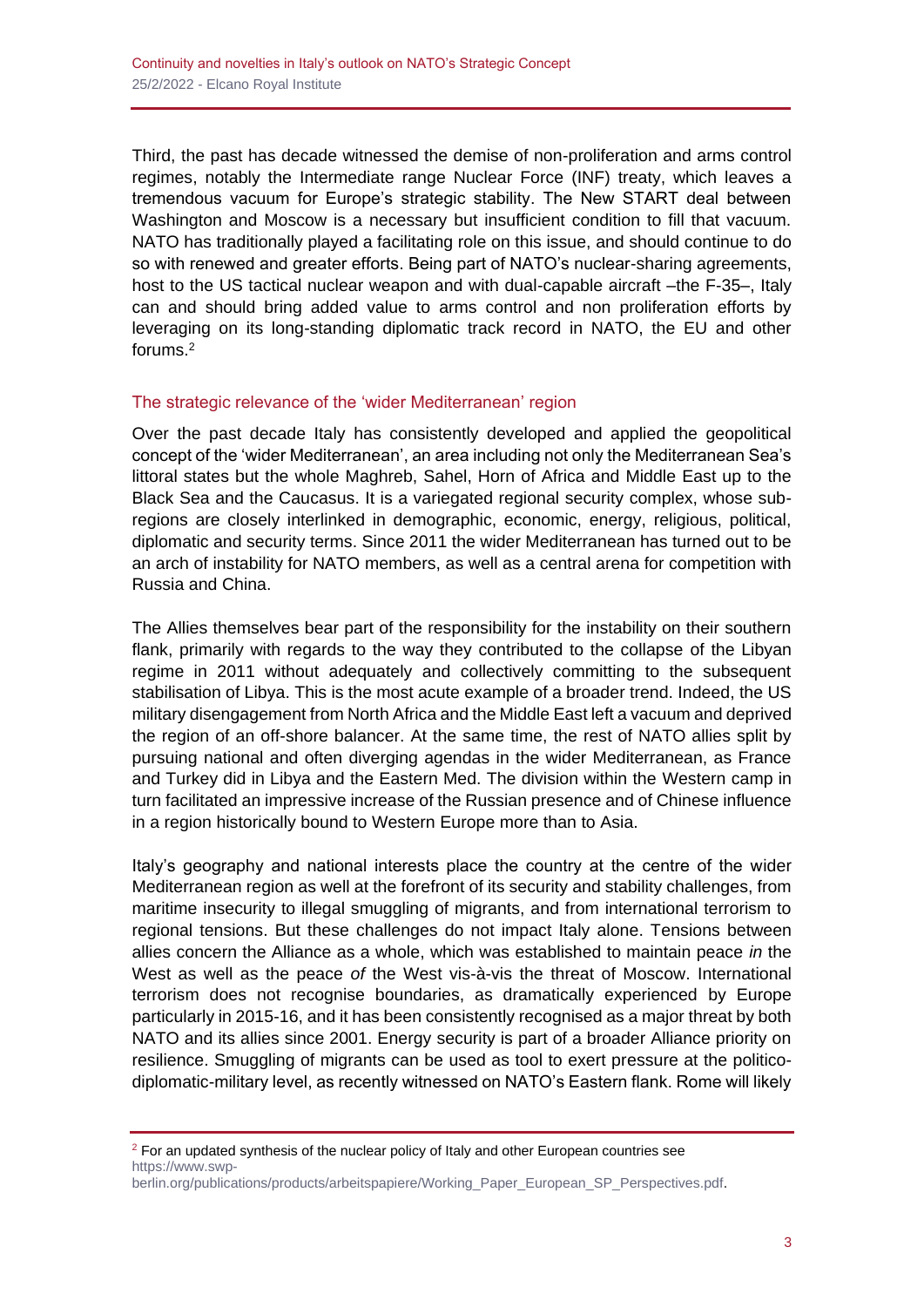continue to make the case for the strategic relevance of the wider Mediterranean for the entire Alliance, to be addressed by the upcoming Concept in an adequate manner. In doing so it may well find common ground with Spain, considering their shared position on the Mediterranean Sea.

### A NATO-EU partnership more essential than ever

Italy has probably been the staunchest advocate of the NATO-EU partnership and of cooperation, within both the Alliance and the Union's decision-making processes, over the entire post-Cold War period. In particular, it has supported the 2016 and 2018 Joint Declarations, and is will welcome the one in the making. Such a position will likely be applied to the next Strategic Concept through deep-rooted arguments. At the political level, through a genuine belief in multilateralism in addressing global challenges, and particularly as regards the synergy between 'European integration' and 'transatlantic cohesion'.<sup>3</sup> At the military level, through the recognition that Italy, as well as 20 other European countries, has a single set of forces to be put at the disposal of the two organisations it belongs to; therefore, the more NATO and the EU converge the better it will be for defence planning and capability development. At the industrial level, the broader transatlantic cooperation in this field complements and enhances the intra-EU one, since the Italian defence and aerospace sector has a solid partnership with its counterparts in both the UK and the US.

From an Italian perspective, the NATO-EU partnership is more essential than ever for three main reasons linked to the current international security environment. First, they have complementary toolboxes to address the hybrid warfare on the Eastern flank, particularly but not only when it comes to resilience, and by acting together they can better pressure Russia to sit at a negotiating table to find a diplomatic solution for pan-European security. Secondly, NATO-EU cooperation on technological and industrial issues, from standards to innovation, would benefit the competitiveness of the defencerelated private sector across the Euro-Atlantic area, a crucial issue at a time when the West risks losing the military and technological edge it has enjoyed for centuries over Asia.<sup>4</sup> Third, together they can be a force for good norm-setting in new, contested and congested operational domains such as space and cyberspace.<sup>5</sup> Fourth, because the wider Mediterranean region has a strategic relevance for the whole of Europe, it is essential to have renewed cooperation between the two organisations as regards their shared southern neighbourhood. These arguments in favour of the NATO-EU partnership may well resonate in Madrid as Spain is an active member of both organisations, including EU defence initiatives such as Permanent Structured Cooperation (PESCO).

[https://www.difesa.it/Primo\\_Piano/Documents/2015/07\\_Luglio/White%20book.pdf.](https://www.difesa.it/Primo_Piano/Documents/2015/07_Luglio/White%20book.pdf)

<sup>&</sup>lt;sup>3</sup> This principle of Italian defence policy is well laid down in the 2015 White Paper on defence and international cooperation, available at

<sup>4</sup> That argument was repeatedly made at the NATO Industry Forum hosted by Italy in November 2021, including by the Italian Permanent Representative to NATO Francesco Maria Talò.

<sup>&</sup>lt;sup>5</sup> On the approach to cyber-defence by NATO, US and major European countries see [https://www.iai.it/en/pubblicazioni/cyber-defence-nato-countries-comparing-models.](https://www.iai.it/en/pubblicazioni/cyber-defence-nato-countries-comparing-models)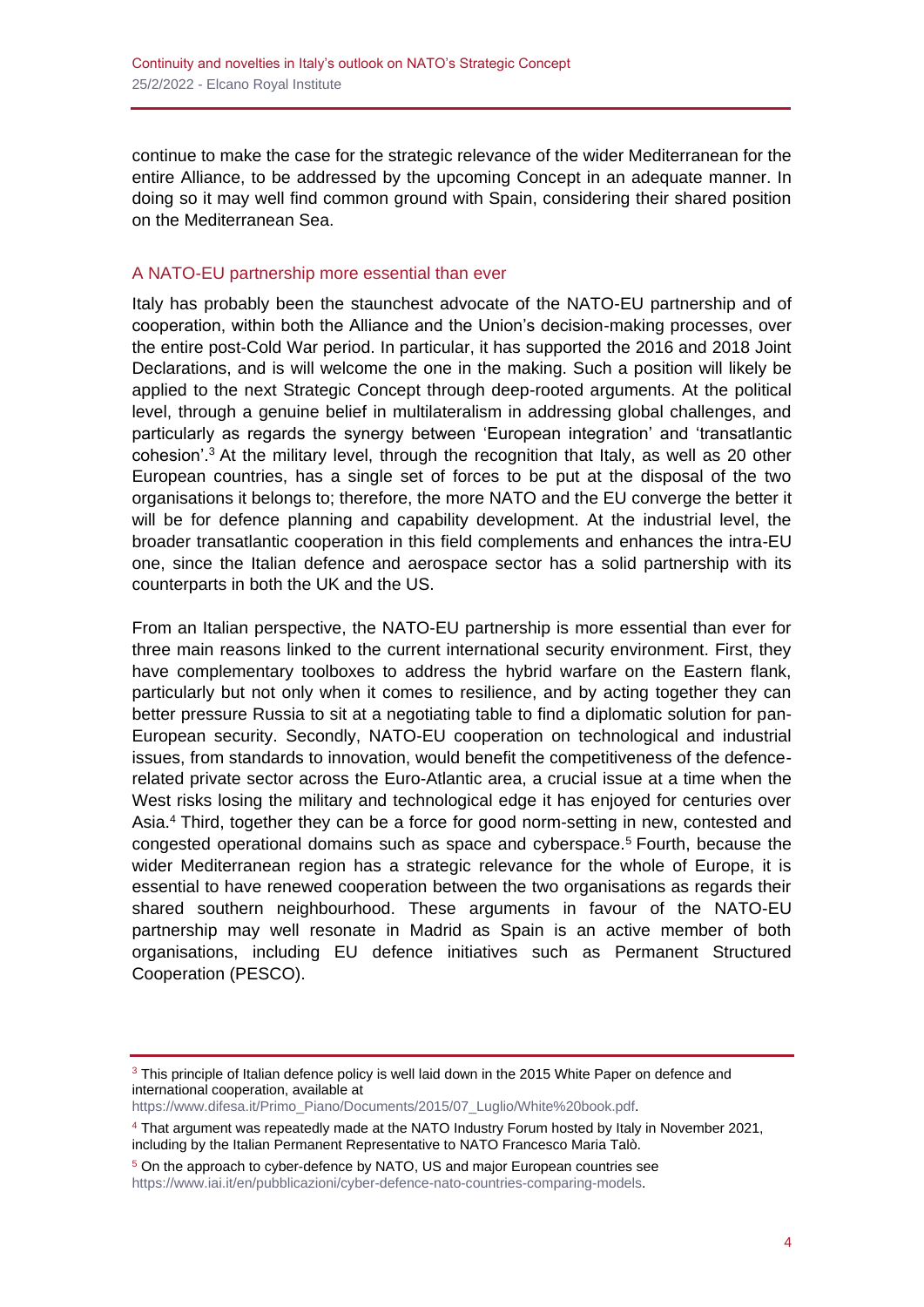#### The Italian novelties on space and cyberspace

There were important sets of novelties in Italy over the past few years as regards NATO's two newest operational domains, with far reaching implication on the Italian posture.

Concerning cyberspace, in 2020 Italy created the joint Network Operations Command (*Comando per le Operazioni in Rete*, COR). The COR is responsible for managing and protecting defence info-structures, for the whole spectrum of cyber operations and the related doctrinal development. Given the intrinsic dual-use nature of most cyber technologies and activities, Italy also completed in 2021 a broader reform of the sector's governance, including the definition of a National Cybersecurity Perimeter and the establishment of a National Cybersecurity Agency.<sup>6</sup> These important novelties enable Italy to better deal with the cyber domain in the NATO framework also, and to contribute to the development of the Alliance's policy, doctrines, activities and capabilities in this field.

In 2020 Italy established a joint Space Operations Command (*Comando Operazioni Spaziali*, COS) to develop space operations while continuing to provide space products to other traditional domains. Thanks to the COS, the Ministry of Defence is currently able to plan the policy for military space assets, identify procurement requirements and manage in-house the launching, activities and de-orbit of these assets through operational centres active 24/7: a pioneer, unique military capability in Europe. Once again, and also in light of the dual-use nature of space technologies,<sup>7</sup> in 2018 Italy reformed its national space governance by establishing an inter-ministerial committee led by the Prime Minister's office, able to design and plan a whole-of-government approach. Then in 2019 Rome adopted its National Security Strategy on Space, considering that Italy is the second country in Europe by the number of assets it has in orbit, the third largest contributor to the European Space Agency and the home of a complete space value chain, from upstream –including launchers– to downstream capacities. From such a position, Italy can provide an important contribution to NATO and European thinking on the expanding nexus between space and defence.

Against this backdrop, recent domestic political developments have contributed to stabilising Italy's international standing. In January 2022 the re-election of Sergio Mattarella as President of the Italian Republic for another seven years ensures politicostrategic continuity and stability at the highest institutional level. The re-election has enhanced the consideration of the government led by Mario Draghi, which is likely to remain in charge until the next general elections scheduled for Spring 2023. As a result, Italy is in a good position to actively contribute at all levels to the NATO agenda with a view to designing the Strategic Concept and beyond.

<sup>&</sup>lt;sup>6</sup> On Italy and cyberdefence see [https://www.iai.it/en/pubblicazioni/litalia-e-la-difesa-cibernetica.](https://www.iai.it/en/pubblicazioni/litalia-e-la-difesa-cibernetica)

 $7$  For example, the Italian constellation for Earth Observation has been joinly procured by the Ministry of Defence and the Italian Space Agency. Se[e https://www.difesa.it/EN/Primo\\_Piano/Pagine/COSMO-](https://www.difesa.it/EN/Primo_Piano/Pagine/COSMO-SkyMed-Second-Generation-Satellite-Takes-Off.aspx)[SkyMed-Second-Generation-Satellite-Takes-Off.aspx.](https://www.difesa.it/EN/Primo_Piano/Pagine/COSMO-SkyMed-Second-Generation-Satellite-Takes-Off.aspx)